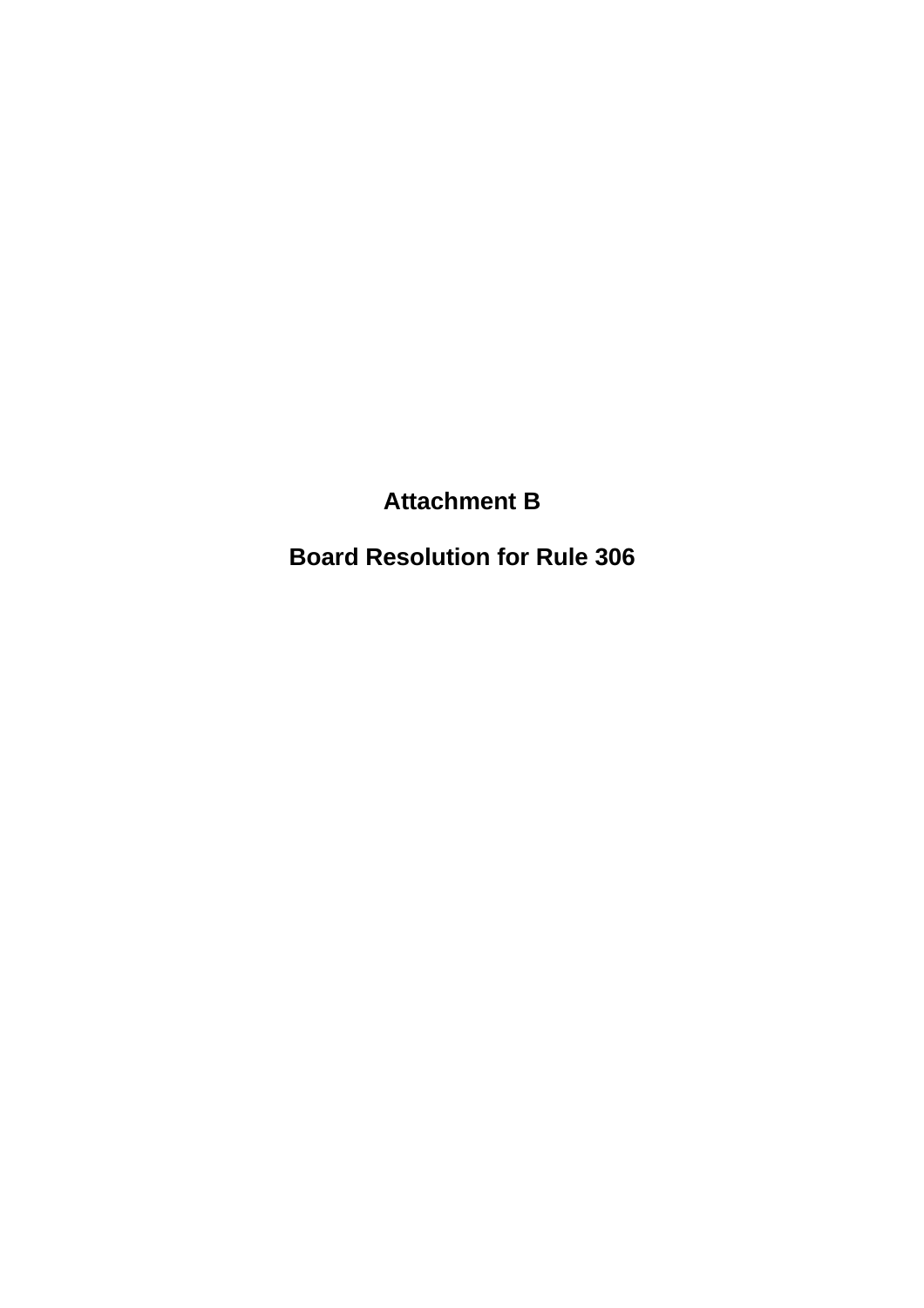**RESOLUTION NO. AQM \_\_\_\_\_\_\_\_\_\_**

## **RULE 306 – AIR TOXICS FEES**

## **THE BOARD OF DIRECTORS OF THE SACRAMENTO METROPOLITAN AIR QUALITY MANAGEMENT DISTRICT**

WHEREAS, the Board of Directors of the Sacramento Metropolitan Air Quality Management District is authorized to amend Rule 306 – AIR TOXICS FEES, by Sections 40001, 40702, and 44380 of the California Health and Safety Code (Health and Safety Code Section 40727(b)(2)); and

WHEREAS, the Board of Directors of the Sacramento Metropolitan Air Quality Management District has determined that a need exists to amend Rule 306 to fully recover the District's cost to implement the air toxics program (Health and Safety Code Section 40727(b)(1)); and

WHEREAS, the Board of Directors of the Sacramento Metropolitan Air Quality Management District has determined that the meaning of Rule 306 can be easily understood by the persons affected by it (Health and Safety Code Section 40727(b)(3)); and

WHEREAS, the Board of Directors of the Sacramento Metropolitan Air Quality Management District has determined that the rule is in harmony with, and not in conflict with or contradictory to, existing statutes, court decisions, or state or federal regulations (Health and Safety Code Section 40727(b)(4)); and

WHEREAS, the Board of Directors of the Sacramento Metropolitan Air Quality Management District has determined that the rule does not impose the same requirements as any existing state or federal rule or regulation that applies to affected sources within the District (Health and Safety Code Section 40727(b)(5)); and

WHEREAS, the Board of Directors of the Sacramento Metropolitan Air Quality Management District has determined that Rule 306 implements Health and Safety Code section 44380 (Health and Safety Code section 40727(b)(6)); and

WHEREAS, the Board of Directors of the Sacramento Metropolitan Air Quality Management District has determined that a written analysis is not required because the proposed amendments to Rule 306 do not impose any emission limits, standards, monitoring, reporting, or recordkeeping requirements (Health and Safety Code Section 40727.2(g)); and

WHEREAS, the Board of Directors of the Sacramento Metropolitan Air Quality Management District has maintained records of the rulemaking proceedings (Health and Safety Code Section 40728); and

WHEREAS, the Board of Directors of the Sacramento Metropolitan Air Quality Management District held a duly noticed public hearing on May 23, 2013 and considered public comments on the proposed amendments to Rule 306 (Health and Safety Code Sections 40725 and 40726); and